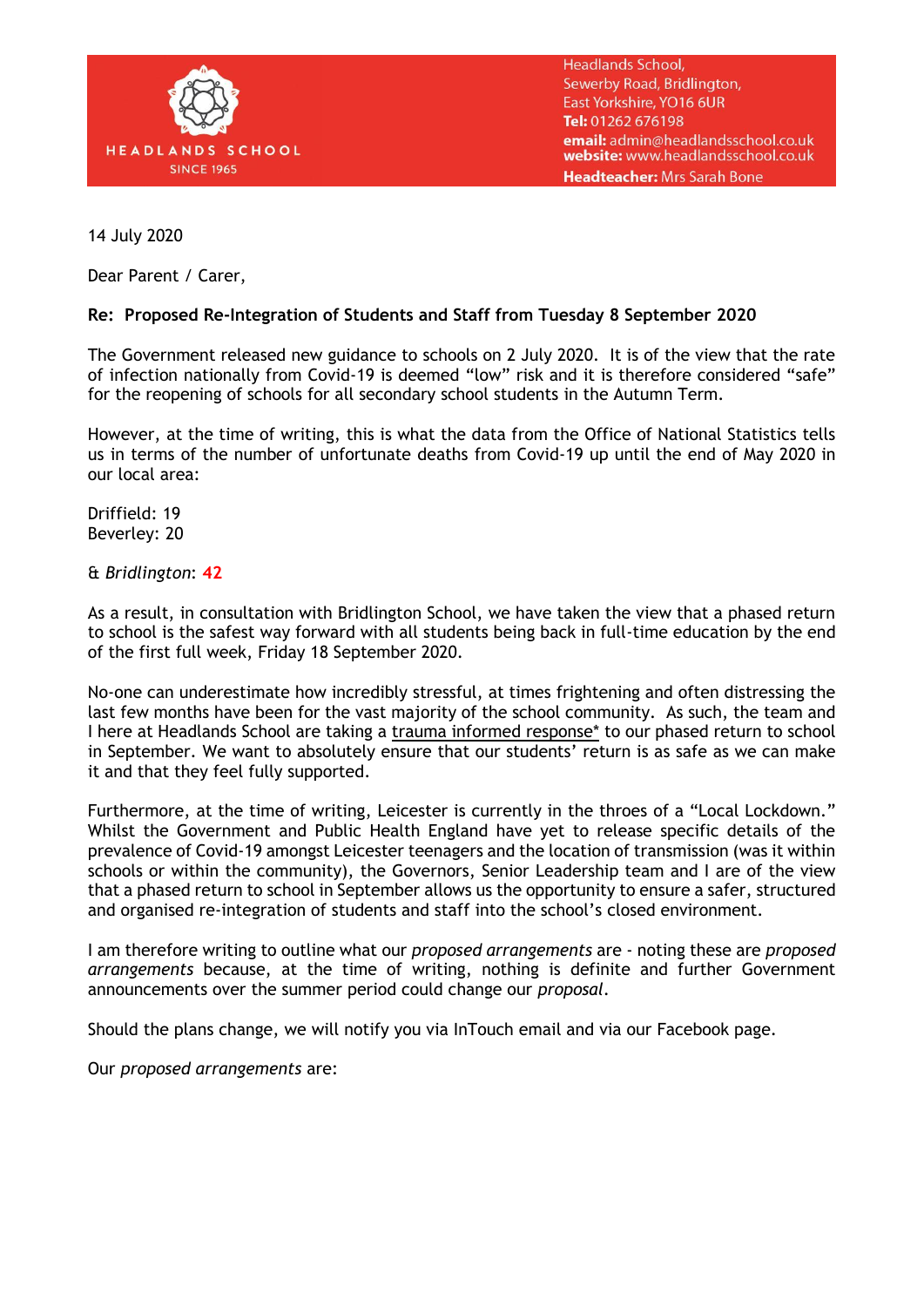## **Attendance:**

The Government have announced that from Tuesday 8 September 2020, student attendance to school is *compulsory*. Following our parent survey, we are aware that some parents are unsure about a return to school for their child(ren) in September. Year Leaders will be in touch to discuss concerns with parents / carers over the coming week.

It is imperative that should a student, or member of the student's household, display any potential Covid-19 symptoms, they should not attend school and ensure they get a test. Parents/carers should notify school as soon as possible as to why their child(ren) is not attending school. Anyone who displays symptoms of Covid-19 can and should get a test. Tests can be booked online through the NHS [testing and tracing for Covid-19 website,](https://www.nhs.uk/conditions/coronavirus-covid-19/testing-for-coronavirus/) or ordered by telephone via NHS 119 for those without access to the internet.

## **Journey to / from home / school:**

Students will need to be reminded by **you** that they **must adhere** to the Government's guidance on social distancing rule on the journey to and from school. This is to keep them safe from Covid-19 and also reduce the risk of transmission to those around them. When on public transport, the guidance says **they must sit in year groups** and in the same place to / from school.

Local Authority transport will be provided in a morning and at the end of school at the usual times for students in our villages. A minibus service will be provided outside of these times. Action Required for Village Students: If your child(ren) is due at school outside of the normal Local Authority transport times during W / C 7 September please notify [admin@headlandsschool.co.uk](mailto:admin@headlandsschool.co.uk) by Friday 17 July. A face mask will be compulsory on the school minibus service.

As I am sure you can appreciate, we are not in a position to "police" a child's journey to and from school, nor are the Local Authority school transport companies.

The Government is stating that if you choose to place your child on public transport, you should ensure they wear a face covering or face mask. As such, should your child choose to travel on either the Local Authority bus or the school's minibus, they will only be permitted to travel if they board the transport wearing a face covering or face mask. The face covering or face mask will need to be provided by parents / carers. Removal of it must follow Government guidelines which are:

- 1. Students must be instructed not to touch the front of their face covering during use or when removing it.
- 2. They must wash their hands immediately on arrival at school (as is the case for all students), dispose of temporary face coverings in a covered bin or place reusable face coverings in a plastic bag they can take home with them.
- 3. They then wash their hands again before heading to their classroom.

Should your child be dropped-off at school by yourself - please drop them off on Marton or Sewerby Road. We would politely ask that *parents do not enter the school premises via the Sewerby Road* entrance and / or the school's reception area at this time to reduce the potential footfall in these areas (unless you have permission from me due to your child's personal circumstances).

## **Proposed Timetable**:

Historically, any student or member of staff who was away from school for more than 6 weeks would have had a Phased Re-Integration Plan (PRIP). The PRIP is a document which outlines the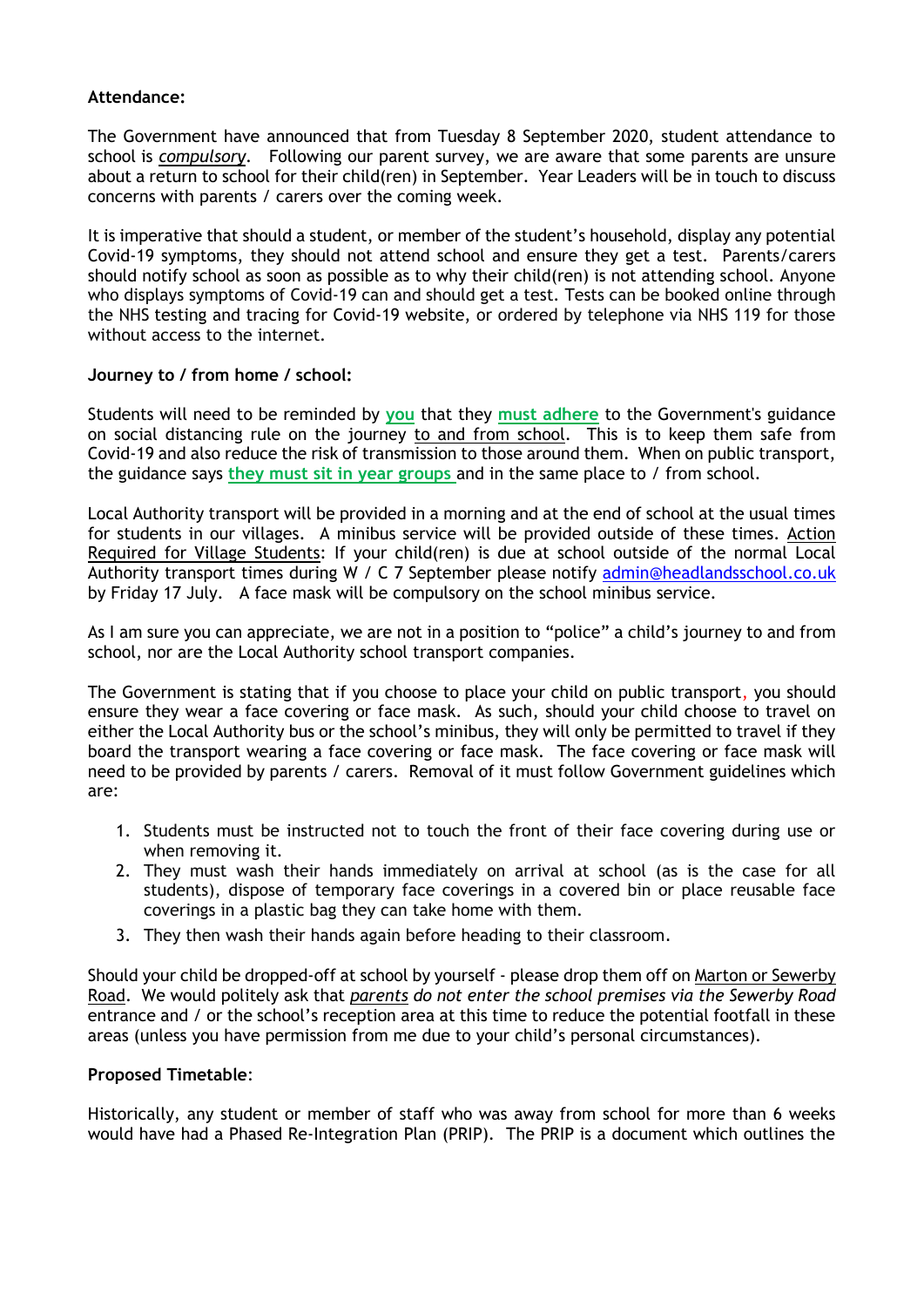phased increase in hours an individual has in the school building over the course of a 6 week period.

Over the years, this process has allowed many staff and students the ability to return to the school environment safely and with confidence. The PRIPs have always been flexible. Sometimes the phased return has had to take longer and the build-up of hours "in school" has been extended beyond 6 weeks. Sometimes the phased return has been sped up, and the 6 week plan has been reduced to 3 or 4 weeks.

Our *proposal* for the Autumn Term is a whole school PRIP and this, as described above, could be subject to change.

*Throughout the period of the PRIP, lessons will continue to be available online and student attendance to these online lessons will be recorded as part of their "attendance to school." Furthermore, the Senior Team will be holding online morning Assemblies for students not physically in school; Details of these will be shared with students W / C 7 September 2020* 

We are *proposing* the following two week PRIP timetable with the view that by the end of the first full week in school (Friday 18 September) all students will be back in school full-time:

Phase 1: Week Commencing 7 September 2020.

Government Risk Assessment of CV-19 Community Transmission: **Low** School Risk Assessment of CV-19 in School Transmission: **Low**

| Day                   | <b>Timings</b>                 | <b>Year Group</b>           |
|-----------------------|--------------------------------|-----------------------------|
| Monday 7 September    | N / A - Virtual Online Teacher | N / A - Virtual Online      |
|                       | <b>Training Day</b>            | <b>Teacher Training Day</b> |
|                       |                                |                             |
| Tuesday 8 September   | $9am - 10.30am$                | Year 11                     |
|                       | $1pm - 2.30pm$                 | Year 13                     |
| Wednesday 9 September | $9am - 10.30am$                | Year 10                     |
|                       | $1pm - 2.30pm$                 | Year 12                     |
| Thursday 10 September | 9am - 10.30am                  | Year 9                      |
|                       | $1pm - 2.30pm$                 | Year 8                      |
| Friday 11 September   | $9am - 1pm$                    | Year 7                      |
|                       | This will include a 15 minute  |                             |
|                       | break where students can       |                             |
|                       | purchase snacks from the       |                             |
|                       | canteen. Students will access  |                             |
|                       | the canteen 1 Tutor group at a |                             |
|                       | time.                          |                             |
|                       |                                |                             |

Students in Years 8 – 13 will spend time in their Tutor Room with their Tutor. They will have the opportunity to ask any questions about the hygiene measures we have introduced, have a tour of the site and walk through the school's new one way system; they will also be issued with their new Student Planners and receive their Autumn Term timetable.

Students in Year 7 will again spend time in their Tutor Room with their Tutor. They will have the opportunity to ask any questions about the hygiene measures we have introduced, have a tour of the site and walk through the school's new one way system be; they will also be issued with their new Student Planners and receive their timetable. They will also have the opportunity to purchase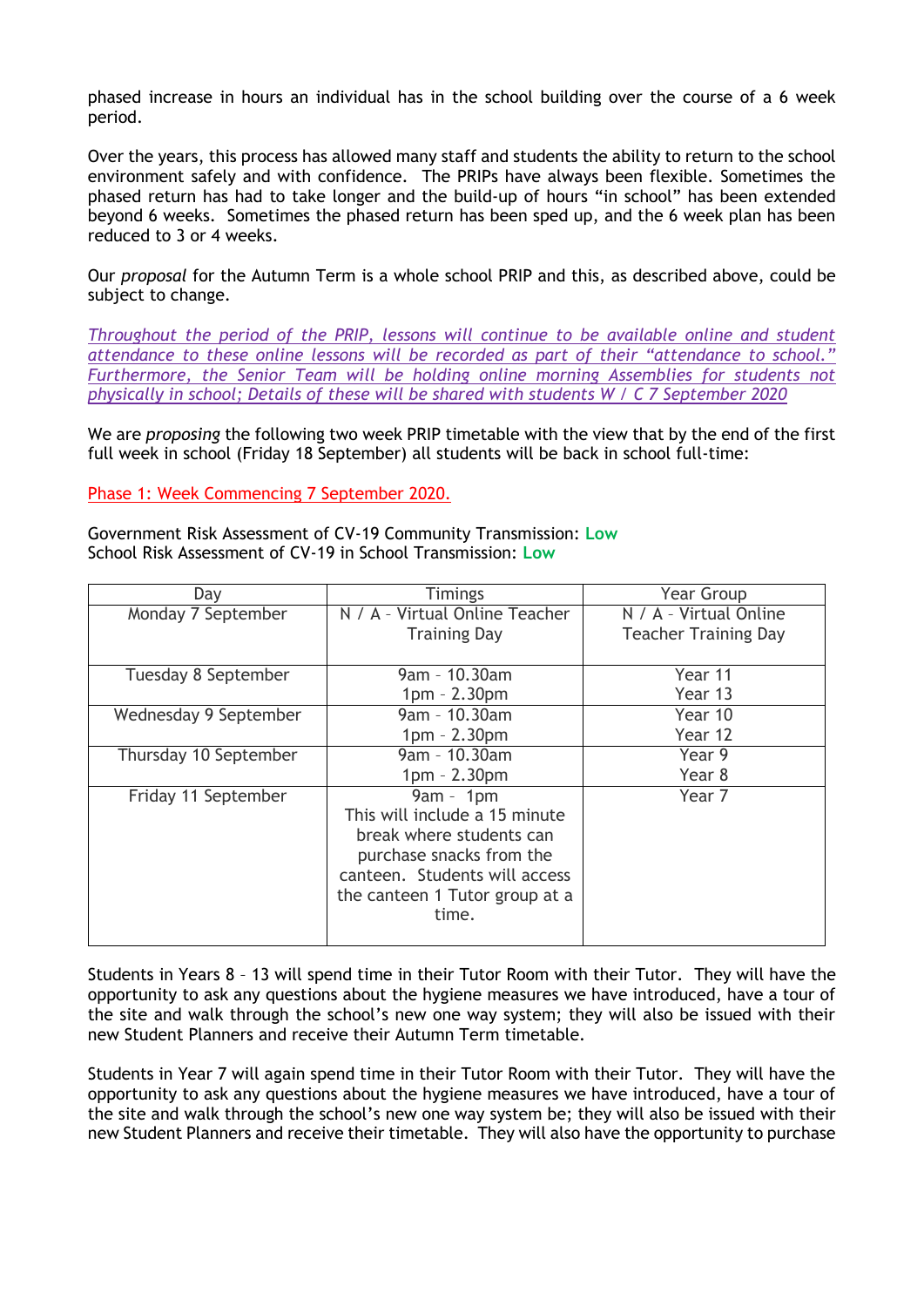food in the school canteen, one Tutor group at a time, during a 15 minute mid-morning break. Please ensure your child comes with some money should they wish to make purchases.

Phase 2 Week Commencing 14 September

Government Risk Assessment of CV-19 Community Transmission: **Low** School Risk Assessment of CV-19 in School Transmission: **Medium**

During Phase 2 we are *proposing* students return to school for the following full school days: Monday & Tuesday: Years 7, 9 & 11

Wednesday & Thursday: Years 8, 10 and  $6<sup>th</sup>$  Form

Friday: all Year groups

The Senior Leadership Team and Governors are of the view that implementing the Government guidance in our context carries a Medium risk of in-school Covid-19 transmissions which could then result in increased community transmissions. This is because at the time of writing, in Bridlington, the Covid-19 deaths remain higher than other towns within the East Riding of Yorkshire.

As noted earlier in this letter, we are of the view that to ensure we can implement the Government's guidance to the best of all our abilities, a phased, staged return to school is the safest plan for our students and staff in our context. As such, our phased plans aim to have a full return to school for all students by Friday 18 September.

Government guidance suggests schools' full return is based on year group "bubbles." To do this, we would need to employ 110 teachers to teach all 7 different year groups (Years 7 -13) independently. As such, this Government suggestion is not possible to implement.

The Government guidance also suggests schools have phased starts / finish times and different break and lunchtimes for different year groups. A phased start / finish time is not possible as we do not have enough teachers to cover 7 different year group timetables, as noted above, nor do we have available 7 different buses to transport our students to / from school. Furthermore, if we were to have 7 different lunchtimes, "lunch" would need to start at 10.30am.

We are *proposing* therefore that students' full return to school on Friday 18 September is split into Year Group "mega bubbles" with Years 7,9 and 11 and Years 8, 10 and 6<sup>th</sup> Form being timetabled together. This will allow fewer students to be present in corridors at lesson changeovers, and allow us to split break and lunchtimes up across the school day.

### **Arrival & Lesson Registration:**

During Phase 1 (W / C 7 September): Students will line up on allocated 2 metre "foot spots" outside the New Block Canteen for Registration at 9am. Students will need to bring with them their own snacks & drinks. All students will be provided with a grab bag lunch on departure / or arrival, depending on their allocated Tutor slot.

From Phase 2 (W / C 14 September) students will proceed straight to their Tutor Room for 8.30am. School will finish at 2.45pm.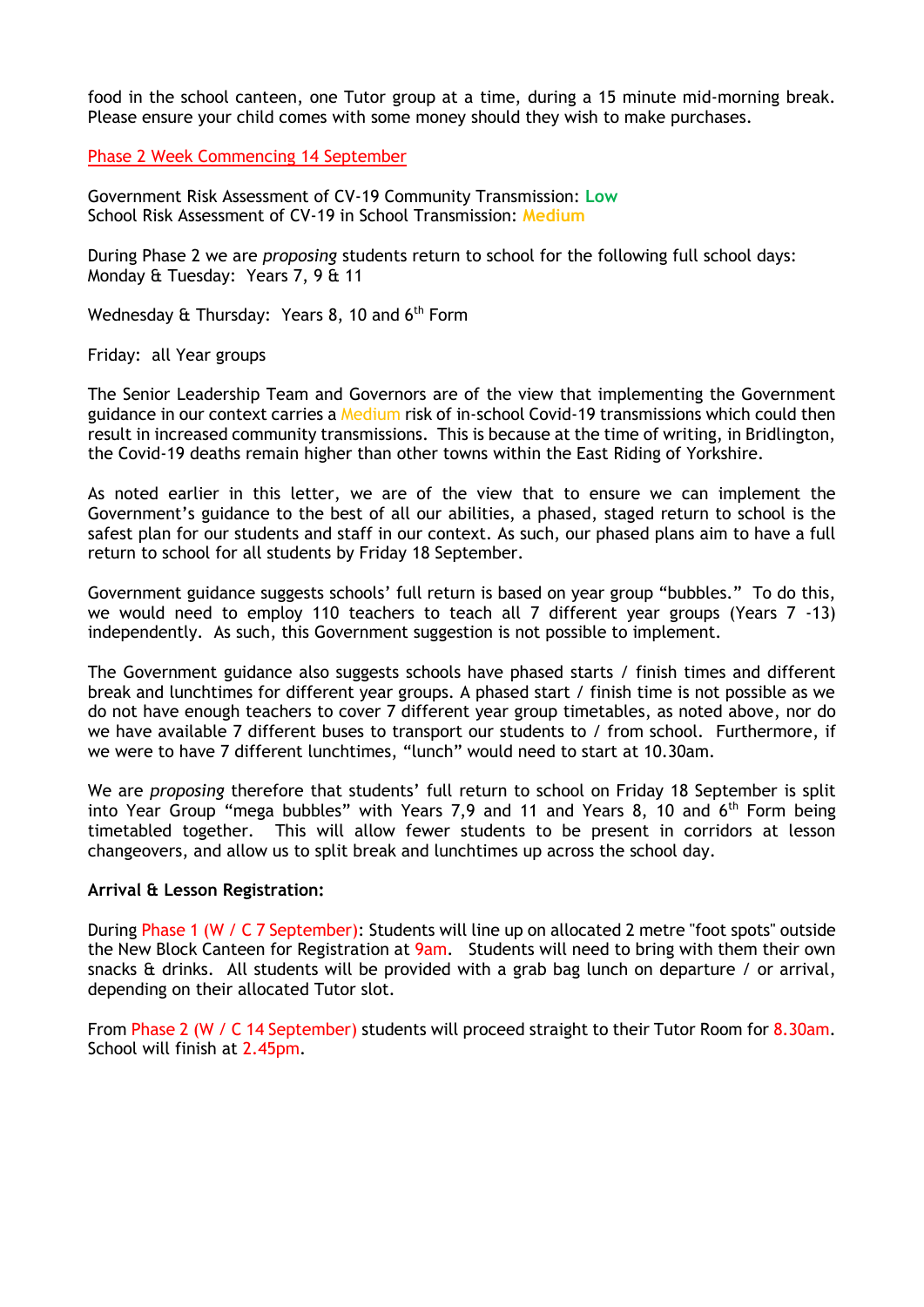### **Lessons:**

Phase 2 (W / C 14 September): In line with Government guidance, Year 7 - 9 subject lessons have been timetabled with students in class "bubbles." Year's 10 – 13 subject lessons have to be timetabled with students in subject option groups to allow students to continue with their curriculum choices. Again, this is in line with Government guidance.

The Phase 2 Government timetabling model is deemed by the Senior Leadership Team and Governors to carry "**Medium**" risk of Covid-19 community transmission because of the increased number of school spaces the students will enter, the number of students present in the classroom, the Government's removal of students being required to socially distance when on the school premises, and the frequency of interactions with other people from outside their own homes.

Please note, throughout all Phases of return, unlike your child's previous teaching & learning experience, the Government's expectation is teachers will remain at the front of the class 2 metres away from students. This brings with it the "challenge" teachers will not therefore be able to check individual student's work written in exercise books during the lessons as easily as pre-Covid-19.

To implement, as best we can within the school estate a one way system to reduce congestion, the timings of the school day from W / C 14 September will be:

# **Years 7, 9 and 11:**

Tutor: 8.30am Lesson 1: 8.50am Break: 9.50am – 10.05am Lesson 2: 10.05am Lesson 3: 11.05am Lunch: 12.05pm – 12.45pm Lesson 4: 12.45pm Lesson 5: 1.45pm Finish: 2.45pm

## **Years 8, 10 and 6th Form:**

Tutor: 8.30am Lesson 1: 8.50am Lesson 2: 9.50am Break: 10.50am – 11.05am Lesson 3: 11.05am Lesson 4: 12.05am Lunch: 1.05pm -1.45pm Lesson 5: 1.45pm Finish: 2.45pm

## **Dress Code:**

Uniform is required. Black V-Neck jumpers are no longer part of the school's Uniform Policy and should not be worn.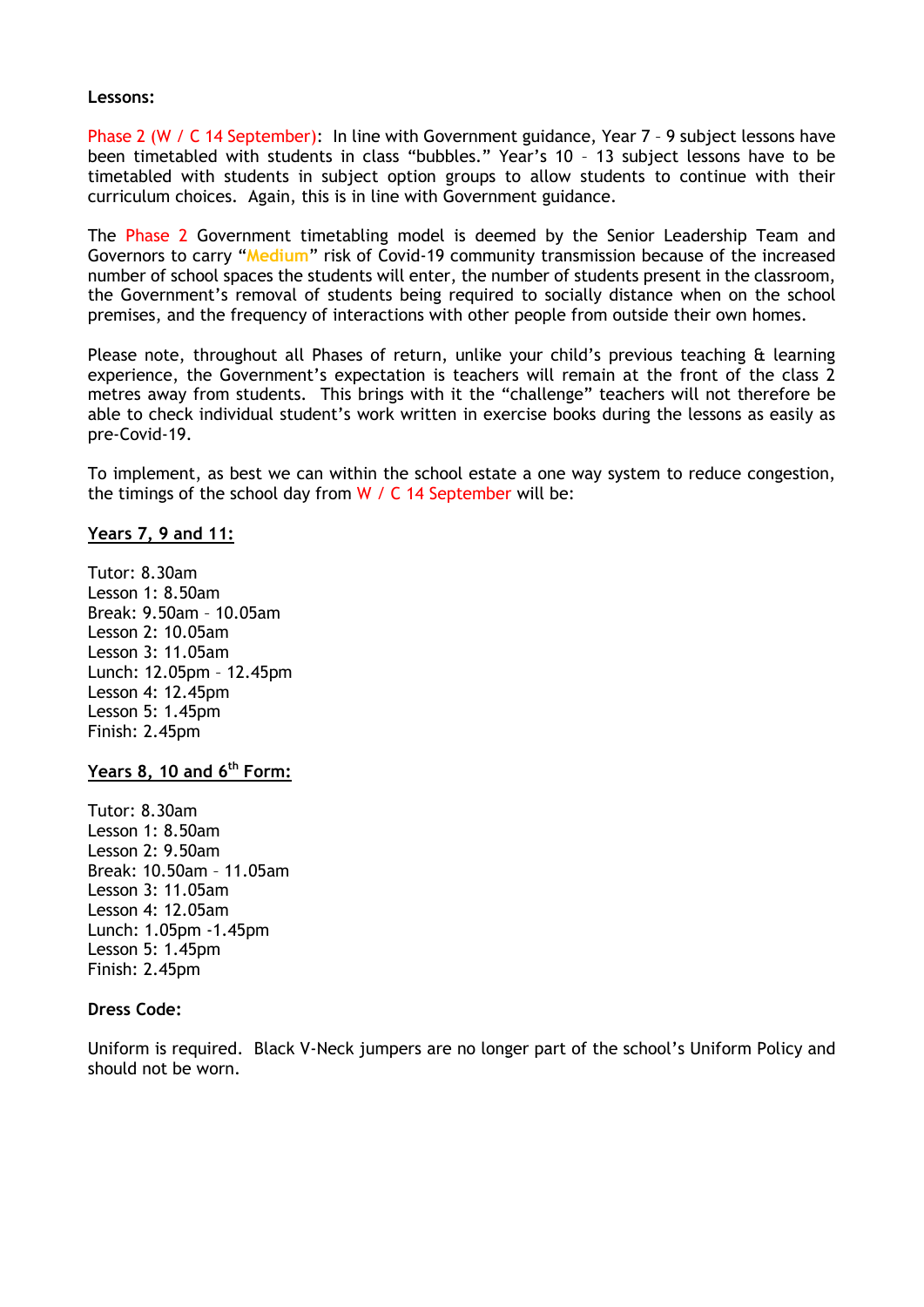### **Breaks, Lunch, Toilets:**

| Year Group           | Canteen          | Toilet               |
|----------------------|------------------|----------------------|
|                      | New Block        | New Block            |
| ο                    | <b>New Block</b> | New Block            |
|                      | Tower            | Tower                |
|                      | Tower            | Tower                |
|                      | Tower            | Tower                |
| 6 <sup>th</sup> Form | Tower            | 6 <sup>th</sup> Form |

Students will have breaks & lunch in assigned areas:

Students found using the wrong canteen or toilet will be sanctioned in line with the school's Behaviour for Learning Policy which has been updated in light of Covid-19 and can be found on the school's website.

Canteens and toilets will be cleaned in between each student break / lunch by 14-Forty.

Our disabled toilets will remain locked and specific students issued with keys to allow access. Again, these toilets will be cleaned in between each student break / lunch by 14-Forty.

### **Covid-19:**

Without a vaccine, we all remain "at risk" of contracting the virus. Covid-19 does not discriminate. The science tells us children and young adults can be carriers of Covid-19 and not have any symptoms. This means they can pass the virus onto others without knowing.

As such, if a staff member falls ill with Covid-19 symptoms, teachers and students would be "stood down" for the next 14 days to self-isolate whilst the member of staff is tested for Covid-19 as a precaution. As such, the following week's year group(s) lessons would not run as staff and students would be in self-isolation. At this point learning will take place online via Headlands School "Virtual School."

Furthermore, if a child falls ill with Covid-19 symptoms, again students and teachers who have attended would be "stood down" for the next 14 days to self-isolate as a precaution until the student is tested for Covid-19. As such, the following week's year group(s) lessons would not run as staff and students would be in self-isolation. As above, at this point, learning will take place online via Headlands School "Virtual School."

Finally, a "thank you" from the team and I here to you our parents / carers. "Thank you" for your support over these extraordinary months. Your child's happiness remains our 1<sup>st</sup> priority here at Headlands School. By working together over the next few weeks and months I am confident we can ensure no child "falls behind" and every child has the opportunity to continue to positively engage with their learning as a student of Headlands School.

Yours sincerely

Mrs S Bone Headteacher